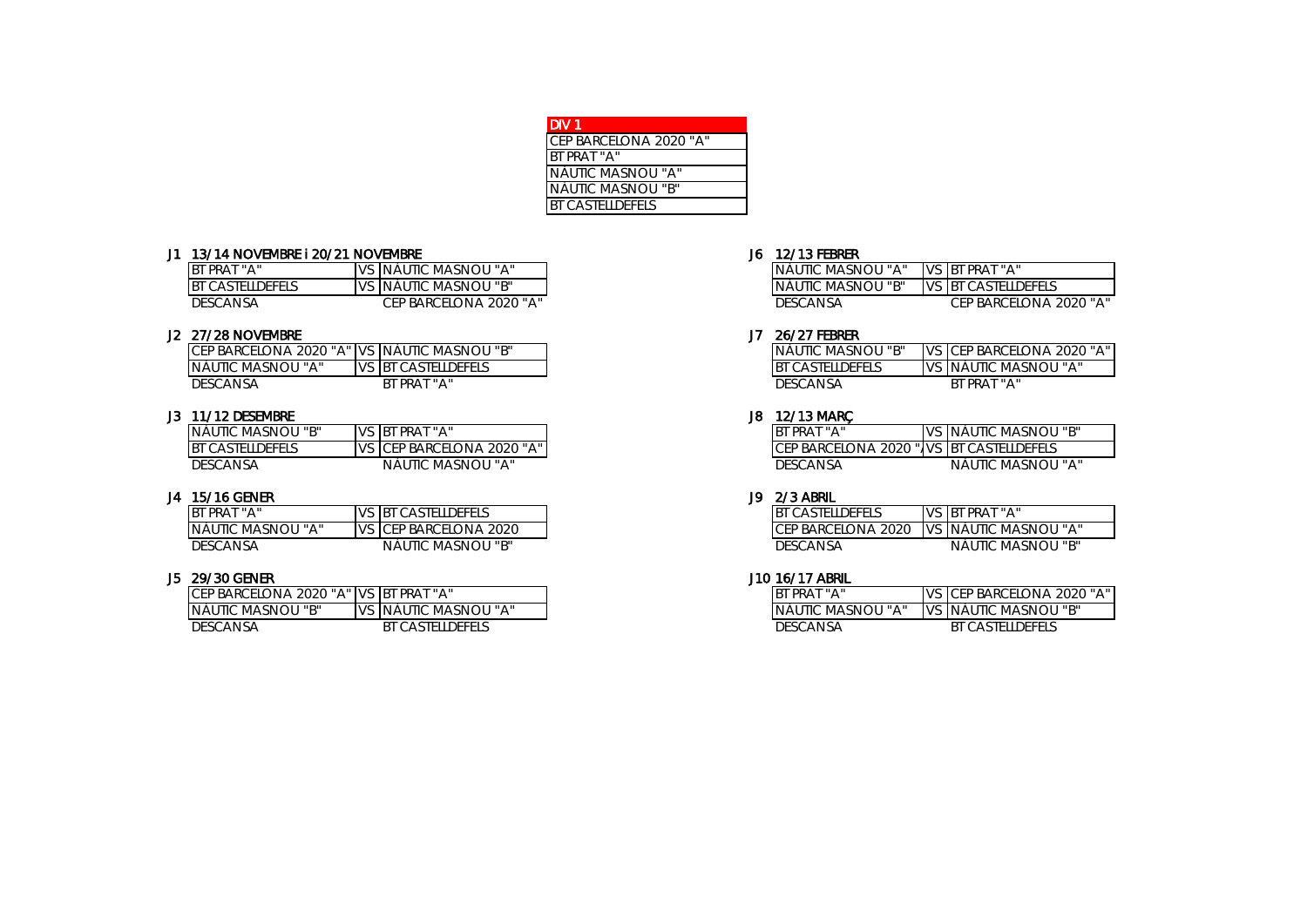| I DIV 2                  |
|--------------------------|
| BT PRAT "B"              |
| BT TORREDEMBARRA "A"     |
| <b>BT BARCELONA "A"</b>  |
| <b>NÀUTIC MASNOU "C"</b> |
| <b>BT BADALONA "A"</b>   |

### J1 13/14 NOVEMBRE i 20/21 NOVEMBRE J6 12/13 FEBRER

| - INAU.         | TIC MA                      | \SNOU "C" | , ІВТ<br><b>IVS</b> |
|-----------------|-----------------------------|-----------|---------------------|
| <b>B</b> T      | . v<br>lona<br><b>BARCF</b> |           | VS<br>$B^{\dagger}$ |
| <b>DESCANSA</b> |                             |           | IBT                 |

## J2 27/28 NOVEMBRE J7 26/27 FEBRER

| BT PRAT "B"                       | .<br>MASNOU<br>` INAUTIC         |
|-----------------------------------|----------------------------------|
| <b>BT BARCELONA</b><br><b>HAH</b> | <b>IB</b><br>. V<br>: badalona : |
| <b>DESCANSA</b>                   | ORREDEMBARRA<br>ΙB<br>11 A 11    |

### J3 11/12 DESEMBRE J8 12/13 MARÇ

| INÀUTIC MASNOU "C"     | . <b>.</b><br>iorredembarra<br><b>IB</b> |
|------------------------|------------------------------------------|
| <b>BT BADALONA "A"</b> | T PRAT "B"<br>. IB                       |
| DESCANSA               | BARCELONA "A"                            |

### J4 15/16 GENER J9 2/3 ABRIL

| <b>IBT</b><br><b>TORREDEMBARRA</b> | IV.S | BADALONA "A"<br>,IBT                                | <b>BT</b><br><b>BADALONA</b><br>$\mathbf{u}$ v $\mathbf{v}$ | <b>VS</b> | - IBT<br><b>ORREDEMBARRA</b> |
|------------------------------------|------|-----------------------------------------------------|-------------------------------------------------------------|-----------|------------------------------|
| lona "A"<br><b>BT BARCEL</b>       |      | ' PRAT "B"<br>, IBT                                 | BT PRAT "B"                                                 | <b>VS</b> | , BARCELONA "A"<br>.s IBT "  |
| <b>DESCANSA</b>                    |      | $\mathbf{H} \cap \mathbf{H}$<br>MASNOU<br>⊟ INAUTI∪ | <b>DESCANSA</b>                                             |           | INAUTIC MASNOU "C"           |

| BT PRAT "B"       | IVS. | TORREDEMBARRA "A"<br>. Ibt  | torredembarra "A"<br><b>BT</b> | <b>IVS</b> | <b>BT PRAT "B"</b>              |
|-------------------|------|-----------------------------|--------------------------------|------------|---------------------------------|
| NÀUTIC MASNOU "C" |      | <b>IVS BT BARCELONA "A"</b> | <b>BARCELONA "A"</b>           | <b>IVS</b> | $\sqrt{2}$<br>: INÀUTIC MASNOU- |
| DESCANSA          |      | ' BADALONA "A"<br><b>B</b>  | <b>DESCANSA</b>                |            | "A" BADALONA "A<br>IBT          |

| NÀUTIC MASNOU "C" | VS BT BADALONA "A"      |
|-------------------|-------------------------|
| 3T BARCELONA "A"  | VS BT TORREDEMBARRA "A" |
| DESCANSA          | BT PRAT "B"             |
|                   |                         |

| INĂUTIC MASNOU "C" | VS BT PRAT "B"               |
|--------------------|------------------------------|
| BT BADAI ONA "A"   | VS BT BARCELONA "A"          |
| <b>DESCANSA</b>    | <b>IBT TORREDEMBARRA "A"</b> |

| IBT TORRFDFMBARRA "A" | VS NAUTIC MASNOU "C" |
|-----------------------|----------------------|
| IRT PRAT "R"          | VS BT BADALONA "A"   |
| DESCANSA              | IBT BARCELONA "A"    |

| BT BADAIONA "A" | IVS IBT TORREDEMBARRA "A"  |
|-----------------|----------------------------|
| BT PRAT "B"     | <b>VS BT BARCELONA "A"</b> |
| DESCANSA        | INAUTIC MASNOU "C"         |

| BT TORRFDFMBARRA "A" | VS BT PRAT "B"          |
|----------------------|-------------------------|
| BT BARCFLONA "A"     | VS NAUTIC MASNOU "C"    |
| <b>DESCANSA</b>      | <b>IBT BADALONA "A"</b> |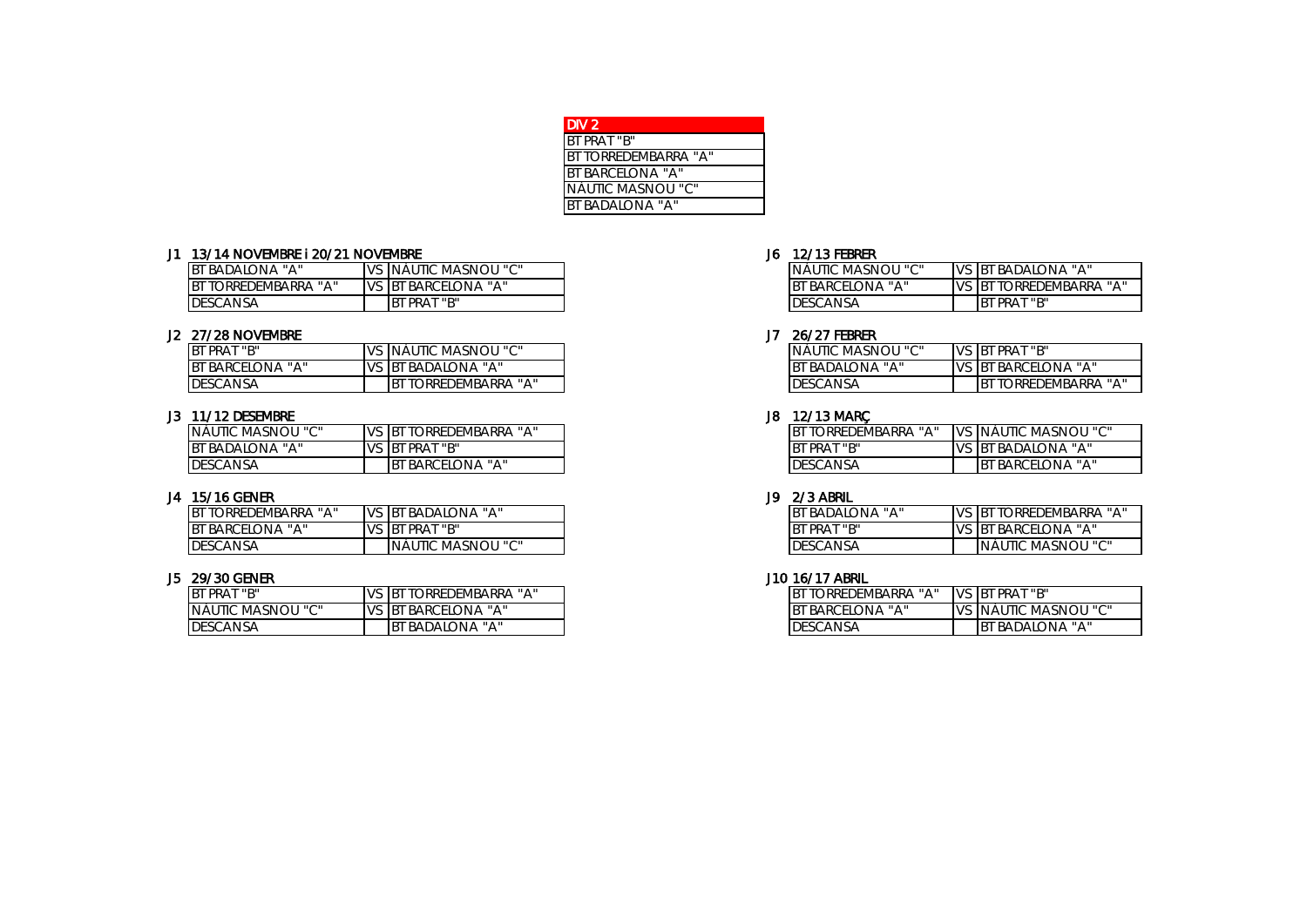| DIV 3.                      |
|-----------------------------|
| <b>BT BARCELONA "B"</b>     |
| <b>BT PRAT "C"</b>          |
| BT BADALONA "B"             |
| <b>BT TORREDEMBARRA "B"</b> |
| CEP BARCELONA 2020 "B"      |

# J1 13/14 NOVEMBRE I 20/21 NOVEMBRE J6 12/13 FEBRER

| BT PRAT "C"                               | " badalona "b"<br>i B                                                                    | BADALONA "B"<br>IB <sup>-</sup>    | PRAT "C"<br><b>IBT</b>             |
|-------------------------------------------|------------------------------------------------------------------------------------------|------------------------------------|------------------------------------|
| <b>CEP BARCEL</b><br>. 2020 "B"<br>`Elona | …∪EMBARRA "P"<br>i B<br>ORRE <sup>r</sup><br>$\mathbf{I} \setminus \mathbf{I} \subseteq$ | "R'<br>, ORREDEMBARRA<br>ΙB<br>. . | √2020 "B"<br>ep barcelona<br>`ICF. |
| <b>DESCANSA</b>                           | `BARCELONA "B"                                                                           | DESCANSA                           | <b>BARCELONA "B"</b><br><b>IBT</b> |

## J2 27/28 NOVEMBRE J7 26/27 FEBRER

| <b>BT BARCELONA "B"</b>      | $\sqrt{2}$ | יי היי<br>TORREDEMBARRA<br>BT ر      | יי היי<br>ORREDEMBARRA<br>$1B$ <sup>T</sup> | <b>IVS</b> | .elona "b"<br>- IB د<br>JI BARCE' |
|------------------------------|------------|--------------------------------------|---------------------------------------------|------------|-----------------------------------|
| יים יי<br><b>BT BADALONA</b> | $\sqrt{2}$ | "B" 2020 ،<br>EP BARCELONA<br>↑ ICF. | 2020<br>"B" VS<br>BARCELONA<br>IUE.         |            | t badalona "b"<br><b>BT</b>       |
| <b>DESCANSA</b>              |            | PRAT "C"<br>B.                       | DESCANSA                                    |            | PRAT "C"<br>B.                    |

## J3 11/12 DESEMBRE J8 12/13 MARÇ

| torredembarra "B"<br><b>IBT</b>    |               | <b>BT PRAT "C"</b>         | BT PRAT "C"                             | <b><i>IORREDEMBARRA</i></b> "B"<br> B |
|------------------------------------|---------------|----------------------------|-----------------------------------------|---------------------------------------|
| <b>CEP BARCELONA</b><br>. 2020 "B" | $\frac{1}{2}$ | BARCEL<br>BT د<br>lona "b" | <sup>"T</sup> BARCELONA L<br><b>B</b> T | S CEP BARCELONA 2020 "B"              |
| <b>DESCANSA</b>                    |               | יי חיי<br>badalona<br>IB1  | <b>DESCANSA</b>                         | BADALONA "B"<br>IB <sub>1</sub>       |

## J4 15/16 GENER J9 2/3 ABRIL

| BT PRAT "C"            | s Icep barcelona 2020 "B". | CEP BARCELONA 2020 "B" VS BT PRAT "C" |      |                          |
|------------------------|----------------------------|---------------------------------------|------|--------------------------|
| <b>BT BADALONA "B"</b> | VS BT BARCELONA "B"        | wuelona "P"<br><b>I BARCE'</b>        | IVS. | " badalona "b"<br>. Ibt  |
| <b>DESCANSA</b>        | torredembarra "B"<br>IBT   | <b>DESCANSA</b>                       |      | TORREDEMBARRA "B"<br>IBT |

| BT BARCELONA "B"            | VS BT PRAT "C"                      | PRAT "C"      |          | <b>IVS BT BARCELONA "B"</b>    |
|-----------------------------|-------------------------------------|---------------|----------|--------------------------------|
| יי רויי<br>BT TORREDEMBARRA | IVS IBT BADALONA "B"                | "BADALONA "B" | $VS$ $B$ | "TORREDEMBARRA"B"              |
| DESCANSA                    | EP BARCELONA 2020 "B"<br><b>IUL</b> | DESCANSA      |          | <b>ICEP BARCELONA 2020 "B"</b> |

| <b>IBT BADAIONA "B"</b>      | VS <b>BT PRAT</b> "C"              |
|------------------------------|------------------------------------|
| <b>IBT TORREDEMBARRA "B"</b> | <b>IVS ICEP BARCELONA 2020 "B"</b> |
| <b>DESCANSA</b>              | IBT BARCELONA "B"                  |

| <b>IBT TORREDEMBARRA "B"</b>              | <b>IVS IBT BARCELONA "B"</b> |
|-------------------------------------------|------------------------------|
| CEP BARCELONA 2020 "B" VS BT BADALONA "B" |                              |
| <b>IDESCANSA</b>                          | <b>BT PRAT "C"</b>           |

| BT PRAT "C"       | IVS IBT TORREDEMBARRA "B"   |
|-------------------|-----------------------------|
| BT BARCFI ONA "B" | IVS ICEP BARCELONA 2020 "B" |
| DESCANSA          | IBT BADAI ONA "B"           |

| CEP BARCELONA 2020 "B" VS BT PRAT "C" |                              |
|---------------------------------------|------------------------------|
| <b>IBT BARCELONA "B"</b>              | VS BT BADALONA "B"           |
| <b>IDESCANSA</b>                      | <b>IBT TORREDEMBARRA "B"</b> |

| IBT PRAT "C"           | <b>IVS BT BARCELONA "B"</b>     |
|------------------------|---------------------------------|
| <b>BT BADALONA "B"</b> | <b>IVS BT TORREDEMBARRA "B"</b> |
| <b>DESCANSA</b>        | ICFP BARCFLONA 2020 "B"         |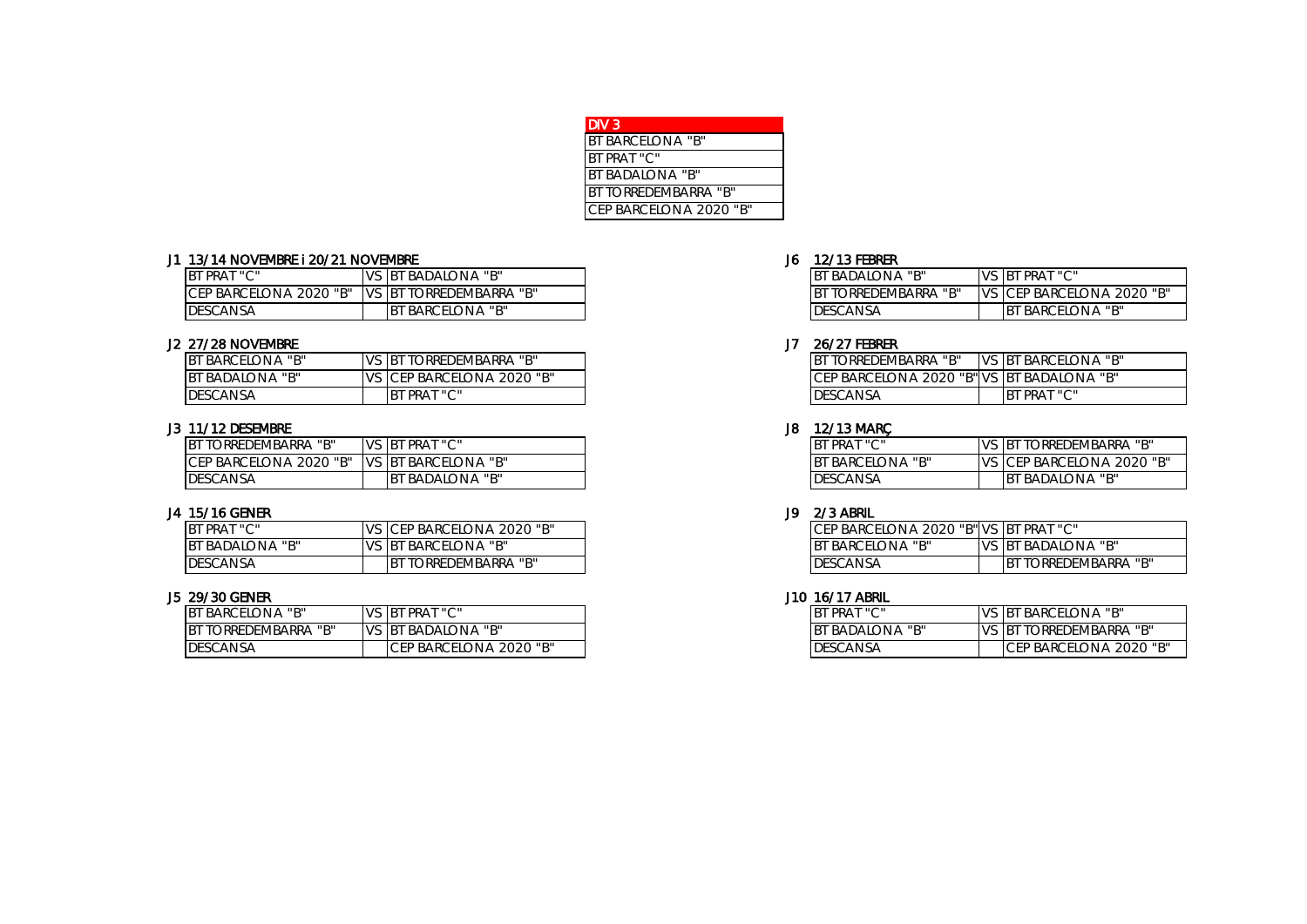| DIV 4                   |
|-------------------------|
| BT TORREDEMBARRA "C"    |
| <b>BT BARCELONA "F"</b> |
| <b>BT BADALONA "C"</b>  |
| <b>BT BARCELONA "D"</b> |
| <b>BT BARCELONA "C"</b> |

# J1 13/14 NOVEMBRE I 20/21 NOVEMBRE J6 12/13 FEBRER

| BT BARCELONA "E"        | BADALONA "C"<br>IB <sub>1</sub>    | $\cdots$ $\sim$ $\cdots$<br>BADALONA | 1/C<br>, IBT           |
|-------------------------|------------------------------------|--------------------------------------|------------------------|
| <b>BT BARCELONA "C"</b> | " BARCELONA "D"<br>IB <sup>-</sup> | BARCELONA "D"                        | 17C<br>IB <sup>-</sup> |
| <b>IDESCANSA</b>        | forredembarra "C"<br>IB.           | <b>DESCANSA</b>                      |                        |

### J2 27/28 NOVEMBRE J7 26/27 FEBRER

| BT BARCELONA "D" |       | TORREDEMBARRA "C"<br>s Ibt         | TORREDEMBARRA "C"<br>IB. | VS BT | <b>BARCELONA "D"</b>               |
|------------------|-------|------------------------------------|--------------------------|-------|------------------------------------|
| BT BADALONA "C"  | VS BT | i barcelona "C"                    | BARCELONA "C"<br>IBT     |       | VS BT BADALONA "C"                 |
| <b>DESCANSA</b>  |       | " BARCELONA "E"<br>IB <sub>1</sub> | <b>DESCANSA</b>          |       | ' BARCELONA "E"<br>IB <sub>1</sub> |

## J3 11/12 DESEMBRE J8 12/13 MARÇ

| <b>BT BARCELONA "D"</b> | " BARCELONA "E"<br>, IB   | <b>BARCELONA "E"</b> | VS BT |  |
|-------------------------|---------------------------|----------------------|-------|--|
| BT BARCELONA "C"        | TORREDEMBARRA "C"<br>, IB | TORREDEMBARRA "C"    | VS BT |  |
| <b>IDESCANSA</b>        | BADALONA "C"<br>B         | <b>DESCANSA</b>      |       |  |

## J4 15/16 GENER J9 2/3 ABRIL

| <b>BT BARCEI</b><br>$\mathbf{u} \in \mathbf{R}$<br>lona | ' BARCELONA "C"<br>, IBT            | BARCELONA "C"        | IVS. | BARCELONA "E"<br>BT د                             |
|---------------------------------------------------------|-------------------------------------|----------------------|------|---------------------------------------------------|
| BT TORREDEMBARRA "C"                                    | BADALONA "C"<br>, IBT<br><b>IVS</b> | , BADALONA "C"<br>ΙB |      | $\sqrt{2}$<br><b>ORREDEMBARRA</b><br>$\mathsf{B}$ |
| <b>DESCANSA</b>                                         | ' BARCELONA "D"<br>IB1              | <b>DESCANSA</b>      |      | . BARCELONA "D"<br> B                             |

| BT TORREDEMBARRA "C" | <b>IVS</b> | s Ibt barcelona "e"         | BARCELONA "E"<br>IB <sup>-</sup>                   | $\sqrt{2}$<br>- BT د<br><b>TORREDEMBARRA</b> |
|----------------------|------------|-----------------------------|----------------------------------------------------|----------------------------------------------|
| bt badalona "C"      | <b>VS</b>  | 'BARCELONA "D"<br><b>IB</b> | ∠LONA "D"<br><b>BARCE</b><br>IB <sup>-</sup><br>ъL | "BADALONA "C"<br>، IBT                       |
| DESCANSA             |            | BARCELONA "C"               | DESCANSA                                           | BARCELONA "C"<br><b>IBT</b>                  |

| <b>BT BADALONA "C"</b>   | <b>VS BT BARCELONA "E"</b>   |
|--------------------------|------------------------------|
| <b>IBT BARCELONA "D"</b> | VS BT BARCELONA "C"          |
| <b>IDESCANSA</b>         | <b>IBT TORREDEMBARRA "C"</b> |

| IBT TORREDEMBARRA "C" | <b>IVS BT BARCELONA "D"</b> |
|-----------------------|-----------------------------|
| IBT BARCELONA "C"     | VS BT BADALONA "C"          |
| <b>IDESCANSA</b>      | <b>IBT BARCELONA "F"</b>    |

| <b>BT BARCELONA "F"</b> | VS BT BARCELONA "D"        |
|-------------------------|----------------------------|
| IBT TORREDEMBARRA "C"   | <b>VS BT BARCELONA "C"</b> |
| <b>DESCANSA</b>         |                            |

| <b>IBT BARCELONA "C"</b> | <b>VS BT BARCELONA "E"</b>      |
|--------------------------|---------------------------------|
| <b>IBT BADALONA "C"</b>  | <b>IVS BT TORREDEMBARRA "C"</b> |
| <b>IDESCANSA</b>         | <b>IBT BARCELONA "D"</b>        |

| IBT BARCELONA "F"        | <b>VS BT TORREDEMBARRA "C"</b> |
|--------------------------|--------------------------------|
| <b>IBT BARCELONA "D"</b> | <b>VS BT BADALONA "C"</b>      |
| <b>DESCANSA</b>          | <b>BT BARCELONA "C"</b>        |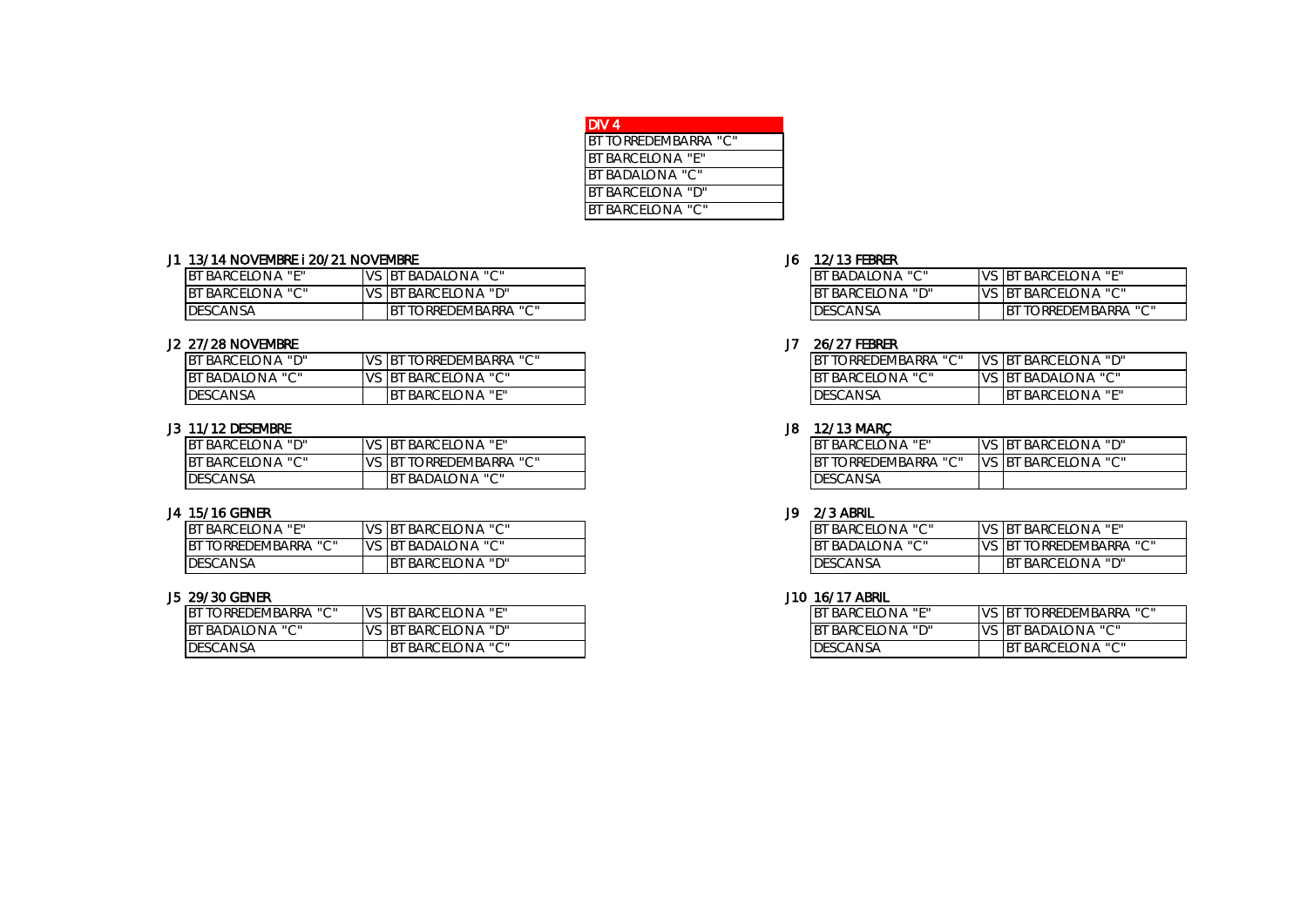| DIV 1                   |  |
|-------------------------|--|
| <b>BT BARCELONA "A"</b> |  |
| BT PRAT "A"             |  |
| CEP BARCELONA 2020      |  |
| <b>BT BARCELONA "B"</b> |  |
| NÀUTIC MASNOU           |  |

### J1 13/14 NOVEMBRE i 20/21 NOVEMBRE J6 12/13 FEBRER

| BT PRAT "A"     | s <b>I</b> CEP BARCELONA 2020 | ICEP BARCELONA 2020     | VS BT PRAT "A"            |
|-----------------|-------------------------------|-------------------------|---------------------------|
| NÀUTIC MASNOU   | <b>VS BT BARCELONA "B"</b>    | <b>BT BARCELONA "B"</b> | <u>IVS INAUTIC MASNOU</u> |
| <b>DESCANSA</b> | "BARCELONA "A"                | <b>DESCANSA</b>         | <b>BT BARCELONA "A"</b>   |

## J2 27/28 NOVEMBRE J7 26/27 FEBRER

| CEP BARCELONA 2020            | NAUTIC MASNOU                    | NAUTIC MASNOU        | <b>IVS</b> | S CEP BARCELONA 2020       |
|-------------------------------|----------------------------------|----------------------|------------|----------------------------|
| יי חיי<br><b>BT BARCELONA</b> | BARCELONA "A"<br>IB <sub>1</sub> | BARCELONA "A"<br>.BT | VS BT      | `BARCELONA "B"             |
| <b>DESCANSA</b>               | PRAT "A"<br>IB <sub>1</sub>      | <b>DESCANSA</b>      |            | PRAT "A"<br>B <sub>1</sub> |

# J3 11/12 DESEMBRE J8 12/13 MARÇ

| BT BARCELONA "B" | PRAT "A"<br>IB <sup>-</sup>                | PRAT<br>$\mathsf{H}$ A $\mathsf{I}$ | VS BT          | <b>BARCELONA "B"</b> |
|------------------|--------------------------------------------|-------------------------------------|----------------|----------------------|
| INÀUTIC MASNOU   | 'BARCELONA "A"<br>IB <sup>-</sup>          | BARCELONA "A"                       | N <sup>c</sup> | VS INAUTIC MASNOU    |
| <b>DESCANSA</b>  | .2020<br><b>FP BARCEL</b><br>LONA<br>-ICE. | <b>DESCANSA</b>                     |                | CEP BARCELONA 2020   |

# J4 15/16 GENER J9 2/3 ABRIL

| BT PRAT "A"      | NÀUTIC MASNOU                 | INÀUTIC MASNOU     | VS BT | PRAT "A"                |
|------------------|-------------------------------|--------------------|-------|-------------------------|
| BT BARCELONA "A" | CEP BARCELONA 2020            | CEP BARCELONA 2020 |       | II vs Ibt barcelona "A" |
| <b>DESCANSA</b>  | i barcelona "b"<br><b>IBT</b> | <b>IDESCANSA</b>   |       | t barcelona "b"         |

| BT BARCELONA "A"        | <b>BT PRAT "A"</b>                       | <b>BT</b> | PRAT "A"                   | <b>IVS</b> | <b>BARCELONA "A"</b><br>, IBT |
|-------------------------|------------------------------------------|-----------|----------------------------|------------|-------------------------------|
| CEP BARCELONA<br>, 2020 | יים יי<br><b>BARCEL</b><br>,IBT<br>elona | <b>BT</b> | יי חיי<br><b>BARCELONA</b> | <b>IVS</b> | S CEP BARCELONA 2020          |
| <b>DESCANSA</b>         | <b>IC MASNOU</b><br>''NÀu                |           | <b>DESCANSA</b>            |            | NÀUTIC MASNOU                 |

| The Barcelona 2020 TVs IBT PRAT "A" |                   |
|-------------------------------------|-------------------|
| IBT BARCELONA "B"                   | VS NÀUTIC MASNOU  |
| <b>IDESCANSA</b>                    | IBT BARCELONA "A" |

| NAUTIC MASNOU     | IVS ICEP BARCELONA 2020 |  |  |  |  |  |
|-------------------|-------------------------|--|--|--|--|--|
| IBT BARCELONA "A" | IVS IBT BARCELONA "B"   |  |  |  |  |  |
| DESCANSA          | IRT PRAT "A"            |  |  |  |  |  |

| BT PRAT "A"       | VS BT BARCELONA "B"        |
|-------------------|----------------------------|
| IBT BARCELONA "A" | VS NÀUTIC MASNOU           |
| <b>DESCANSA</b>   | <b>ICEP BARCELONA 2020</b> |

| INÀUTIC MASNOU      | VS IBT PRAT "A"             |
|---------------------|-----------------------------|
| ICEP BARCELONA 2020 | <b>IVS BT BARCELONA "A"</b> |
| <b>IDESCANSA</b>    | IBT BARCELONA "B"           |

| IRT PRAT "A"      | VS BT BARCELONA "A"   |
|-------------------|-----------------------|
| IBT BARCELONA "B" | VS CEP BARCELONA 2020 |
| <b>DESCANSA</b>   | <b>NAUTIC MASNOU</b>  |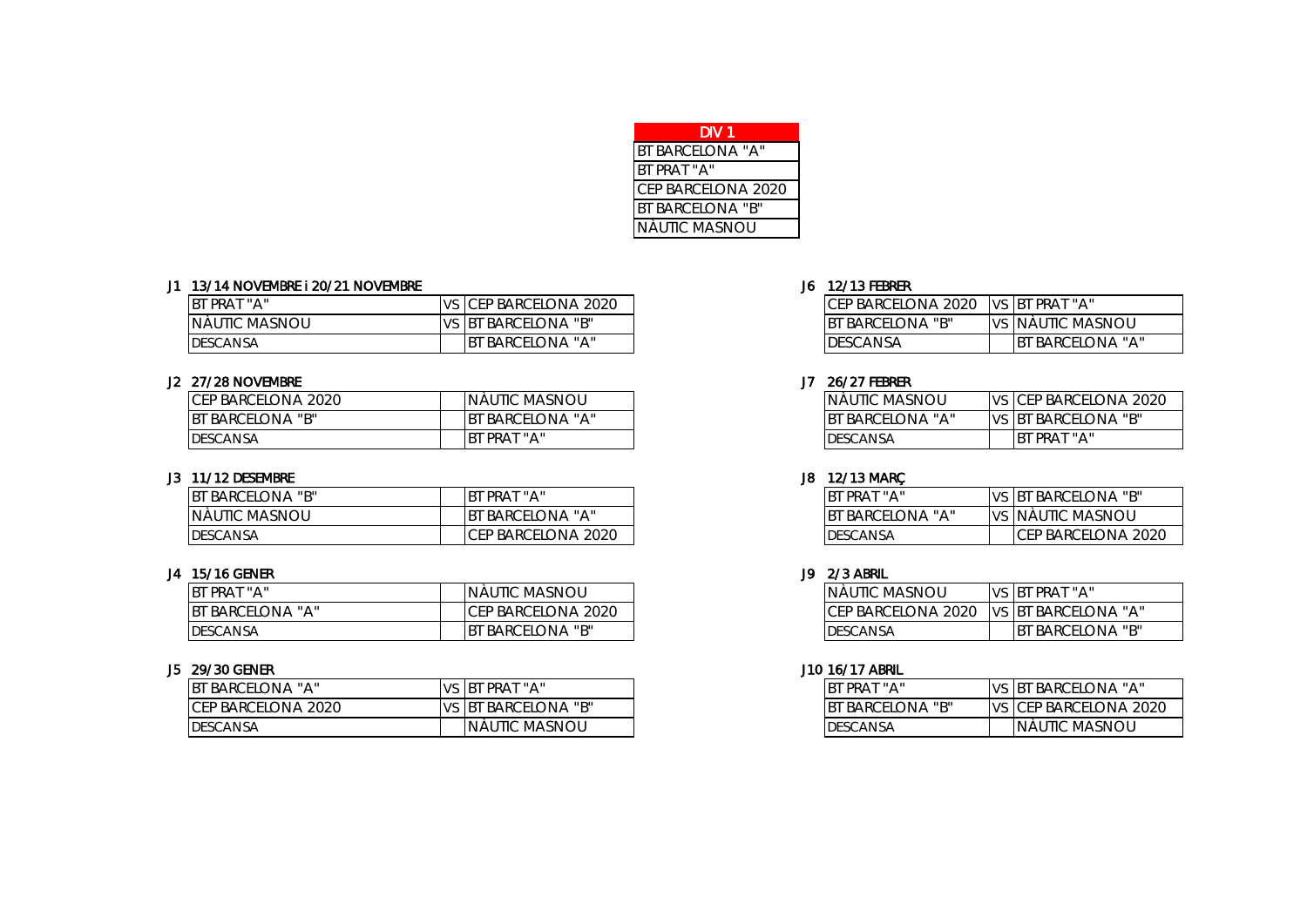| DIV 2                   |
|-------------------------|
| BT TORREDEMBARRA "A"    |
| <b>BT BADALONA "A"</b>  |
| <b>BT PRAT "B"</b>      |
| BT TORREDEMBARRA "B"    |
| <b>BT BARCELONA "C"</b> |

### J1 13/14 NOVEMBRE I 20/21 NOVEMBRE J6 12/13 FEBRER

| BT BADALONA "A"         | IV. | PRAT "B"<br>, IBT                                      | <b>ST PRAT</b><br>יי חיי<br>IBT | VS BI     | BADALONA "A"                                          |
|-------------------------|-----|--------------------------------------------------------|---------------------------------|-----------|-------------------------------------------------------|
| <b>BT BARCELONA "C"</b> | 'V. | EDEMBARRA<br>יי חיי<br><b>ORRET</b><br>IB <sup>-</sup> | ORREDEMBARRA<br>"R'<br>.,       | ,"Ivs Ibt | BARCELONA "C"                                         |
| <b>DESCANSA</b>         |     | EDEMBARRA<br><b>HAH</b><br>ORRF <sup>F</sup><br>IB     | <b>DESCANSA</b>                 |           | <b>EDEMBARRA</b><br>orre<br>IB <sub>1</sub><br>$\sim$ |

## J2 27/28 NOVEMBRE J7 26/27 FEBRER

| BT PRAT "B"                                | ' BARCELONA "C"<br>IB <sup>-</sup> |  | , barcelona "C"      | <b>VS</b> |                 | , BT PRAT "B"                        |  |
|--------------------------------------------|------------------------------------|--|----------------------|-----------|-----------------|--------------------------------------|--|
| יחיי<br><b>TORREDEMBARRA</b><br>.BT T<br>ш | <b>HAH</b><br>TORREDEMBARRA<br>IB. |  | <b>TORREDEMBARRA</b> | "A"VS     | BT ر            | ' TORREDEMBARRA "B"                  |  |
| <b>DESCANSA</b>                            | `BADALONA "A"<br>IB <sup>-</sup>   |  | <b>DESCANSA</b>      |           | 1B <sup>T</sup> | BADALONA<br><b>II</b> A <sub>I</sub> |  |

# J3 11/12 DESEMBRE J8 12/13 MARÇ

| יי חיי<br><b>BT TORREDEMBARRA</b> | BADALONA<br>11A1                             | 'B'             | ' BADALONA "A" |              | VS   | <b>IBT</b> | יי רויי<br>TORREDEMBARRA |
|-----------------------------------|----------------------------------------------|-----------------|----------------|--------------|------|------------|--------------------------|
| . vuelONA "C"<br><b>BT BARCEI</b> | $\mathbf{H}$ A $\mathbf{H}$<br>TORREDEMBARRA | B.              | <b>TORRED</b>  | ' DEMBARRA ب | "IVS |            | "ONA "C"<br>; IBT BARCEL |
| <b>DESCANSA</b>                   | PRAT "B"<br><b>BT</b>                        | <b>DESCANSA</b> |                |              |      |            | BT PRAT "B"              |

# J4 15/16 GENER J9 2/3 ABRIL

| badalona "A"                | `BARCELONA "C"<br>IB1                                           | $\mathsf{H}\cap\mathsf{H}$<br>$\bigcap_{\Lambda}$<br>BARCI<br>elona | $\frac{1}{2}$ | √DALONA "A"<br>IB <sup>-</sup><br>KД,<br>◡ |
|-----------------------------|-----------------------------------------------------------------|---------------------------------------------------------------------|---------------|--------------------------------------------|
| י ∧י<br><b>ORREDEMBARRA</b> | <b>PRAT "B"</b><br><b>I</b> BT                                  | יחיי<br>PRAT<br><b>IB</b>                                           |               | ORREDEMBARRA<br>IB.                        |
| <b>DESCANSA</b>             | יי חיי<br>REDEMBARRA<br>ORRE<br>IB1<br>$\overline{\phantom{a}}$ | DESCANSA                                                            |               | iorredembarra "b"<br>B.                    |

| <b>BT TORRED</b><br>DEMBARRA<br><b>ILAIL</b> | <b>II</b> A II<br><b>BADALONA</b><br>-IBî                  | <b>LONA</b> "A"<br>.DAL<br>BА     | , ORREDEMBARRA<br>IB <sup>-</sup>  |
|----------------------------------------------|------------------------------------------------------------|-----------------------------------|------------------------------------|
| BT PRAT "B"                                  | $\mathsf{H} \cap \mathsf{H}$<br>…DEMBARRA""<br>IB.<br>ORRF | _DEMBARRA<br>"B" VS<br>JRRF'<br>◡ | $\therefore$ BT PRAT "B"           |
| <b>DESCANSA</b>                              | LONA "C"<br><b>BARC</b><br>IB.                             | ESCANSA                           | ∟ONA "C"<br>$\alpha$ BARCE.<br>IB. |

| IRT PRAT "R"                             | VS BT BADALONA "A"           |
|------------------------------------------|------------------------------|
| BT TORREDEMBARRA "B" VS BT BARCELONA "C" |                              |
| <b>IDESCANSA</b>                         | <b>IBT TORREDEMBARRA "A"</b> |

| BT BARCELONA "C"                             | <b>VS BT PRAT "B"</b> |
|----------------------------------------------|-----------------------|
| BT TORREDEMBARRA "A" VS BT TORREDEMBARRA "B" |                       |
| DESCANSA                                     | IBT BADALONA "A"      |

| <b>IBT BADALONA "A"</b>                  | <b>VS BT TORREDEMBARRA "B"</b> |
|------------------------------------------|--------------------------------|
| BT TORREDEMBARRA "A" VS BT BARCELONA "C" |                                |
| DESCANSA                                 | IRT PRAT "R"                   |

| IBT BARCELONA "C". | <b>VS BT BADALONA "A"</b>      |
|--------------------|--------------------------------|
| IRT PRAT "R"       | <b>VS BT TORREDEMBARRA "A"</b> |
| <b>IDESCANSA</b>   | <b>BT TORREDEMBARRA "B"</b>    |

| BT BADALONA "A"                     | VS BT TORREDEMBARRA "A"  |
|-------------------------------------|--------------------------|
| BT TORREDEMBARRA "B" VS BT PRAT "B" |                          |
| <b>IDESCANSA</b>                    | <b>IBT BARCELONA "C"</b> |